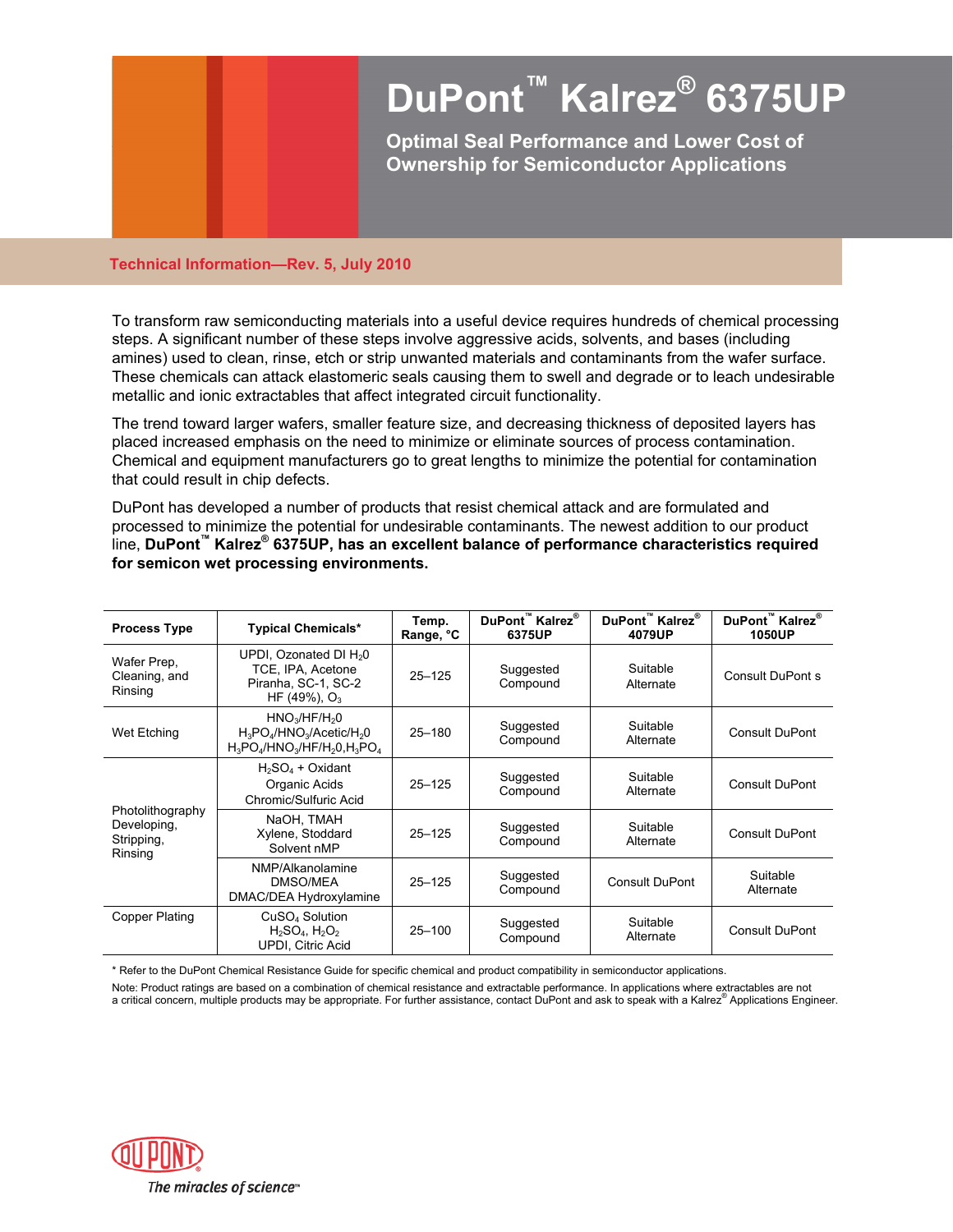# **DuPont™ Kalrez® Offers Excellent Resistance to Chemical Attack**

For many applications, low volume swell of elastomers is critical for proper equipment operation. Excessive swell may cause permanent seal failure due to equipment hang-up, extrusion, etc. While other physical property testing may be needed to adequately define product performance in a particular application, volume swell is an excellent indicator of resistance to chemical attack. The following data represents a summary of internal and external compatibility tests performed to determine the volume swell of products suggested for semiconductor wet process environments.

|                                                 |                         | <b>Volume Swell</b>                     |                                         |                             |  |
|-------------------------------------------------|-------------------------|-----------------------------------------|-----------------------------------------|-----------------------------|--|
| <b>Immersion</b>                                | <b>Exposure</b>         | DuPont <sup>™</sup> Kalrez <sup>®</sup> | DuPont <sup>™</sup> Kalrez <sup>®</sup> | DuPont™ Kalrez <sup>®</sup> |  |
| Chemistry                                       | <b>Conditions</b>       | 6375UP                                  | 4079UP                                  | 1050UP                      |  |
| <b>UPDI Water</b>                               | 85 °C, 30 days          | 0.7                                     | 2.3                                     | 5.5                         |  |
| Piranha                                         | 25 °C, 30 days          | 0.1                                     | 0.1                                     | 0.1                         |  |
| $SC-1$                                          | 25 °C, 30 days          | 0.6                                     | 1.1                                     | 0.6                         |  |
| $SC-2$                                          | 25 °C, 30 days          | 0.1                                     | 0.1                                     | 0.2                         |  |
| 49% HF                                          | 25 °C, 30 days          | 2.8                                     | 0.6                                     | 1.8                         |  |
| Ammonium Hydroxide                              | 100 $°C$ , 7 days       | 2.6                                     | 9.8                                     | Not Tested                  |  |
| Sulfuric Acid (H <sub>2</sub> SO <sub>4</sub> ) | 120 °C, 30 days         | 1.3                                     | 0.8                                     | 2.8                         |  |
| Nitric Acid $(HNO3)$                            | 85 °C, 7 days           | 2.1                                     | 1.5                                     | <b>Not Tested</b>           |  |
| Phosphoric/Acetic/Nitric Acid                   | 60 °C, 28 days          | 1.0                                     | 1.0                                     | <b>Not Tested</b>           |  |
| Hydrofluoric Acid/HNF <sub>4</sub>              | 60 °C, 28 days          | 0.0                                     | 1.0                                     | <b>Not Tested</b>           |  |
| Hydrochloric, Nitric Acid and H <sub>2</sub> O  | $60^{\circ}$ C, 28 days | 5.0                                     | 6.0                                     | <b>Not Tested</b>           |  |
| n-Methylpyrrolidone                             | 80 °C, 7 days           | 2.0                                     | 2.4                                     | 3.2                         |  |
| Dimethyl Acetimide                              | 80 °C, 7 days           | 2.4                                     | 4.0                                     | 4.4                         |  |
| $\mathsf{ACT}\ 690\mathsf{C}^{\mathsf{TM1}}$    | 95 °C, 10 days          | 1.5                                     | 7.9                                     | 2.0                         |  |
| ACT-NP870™1                                     | 80 °C, 10 days          | 2.0                                     | 6.2                                     | 2.0                         |  |
| ACT 935™1                                       | 80 °C, 10 days          | 1.6                                     | 5.1                                     | 1.8                         |  |
| ACT NE-14 $^{TM1}$                              | 25 °C, 10 days          | 0.0                                     | 0.0                                     | 0.3                         |  |
| $ACT$ $CMI^{TM1}$                               | 80 °C, 10 days          | 2.7                                     | 6.5                                     | 5.2                         |  |
| $EKC265$ <sup>TM2</sup>                         | 75 °C, 7 days           | 1.0                                     | 2.8                                     | 0.7                         |  |
| EKC830™2                                        | 75 °C, 7 days           | 3.1                                     | 10.0                                    | 10.1                        |  |
| $EKC4000$ <sup>™</sup> PCT <sup>2</sup>         | 75 °C, 7 days           | 0.7                                     | 1.7                                     | 2.5                         |  |
| PRS-1000 <sup>®3</sup>                          | 95 °C, 10 days          | 1.5                                     | 7.9                                     | 2.0                         |  |
| PRS-3000™3                                      | 80 °C, 10 days          | 2.0                                     | 6.2                                     | 2.0                         |  |
| ALEG™310 <sup>3</sup>                           | 80 °C, 10 days          | 1.6                                     | 5.1                                     | 1.8                         |  |
| $REZI^{TM}28^3$                                 | 80 °C, 10 days          | 2.7                                     | 6.5                                     | 5.2                         |  |

\* Note: The volume swell values above should be used as an approximate indicator of relative compatibility performance. Generally <10% volume swell is desirable.

 $<sup>1</sup>$  Ashland, Inc.</sup>

<sup>2</sup> EKC Technologies, Inc.

<sup>3</sup> J.T. Baker (A Division of Mallincrkrodt Baker, Inc.)

## **Keep Contamination Under Control with Kalrez® Parts**

Semiconductor devices are vulnerable to many types of contaminants including trace chemicals (anions and total organic carbons—TOCs), metallic ions, and particles.

## **Chemical Contamination (anions and TOCs)**

Two of the major sources of contamination in semiconductor processes are trace elements of unwanted chemicals (anions) and organic contaminants (TOCs). Process chemicals and process water can become contaminated and interfere with wafer processing. Chlorine (i.e., chloride ion) is such a contaminant and is rigorously controlled in process chemicals. In UPDI systems, TOCs can adhere to wafer surfaces and adversely affect oxide quality or film quality.

Elastomeric seals can be a source of this contamination. DuPont has developed products to minimize the potential for chemical and organic contamination.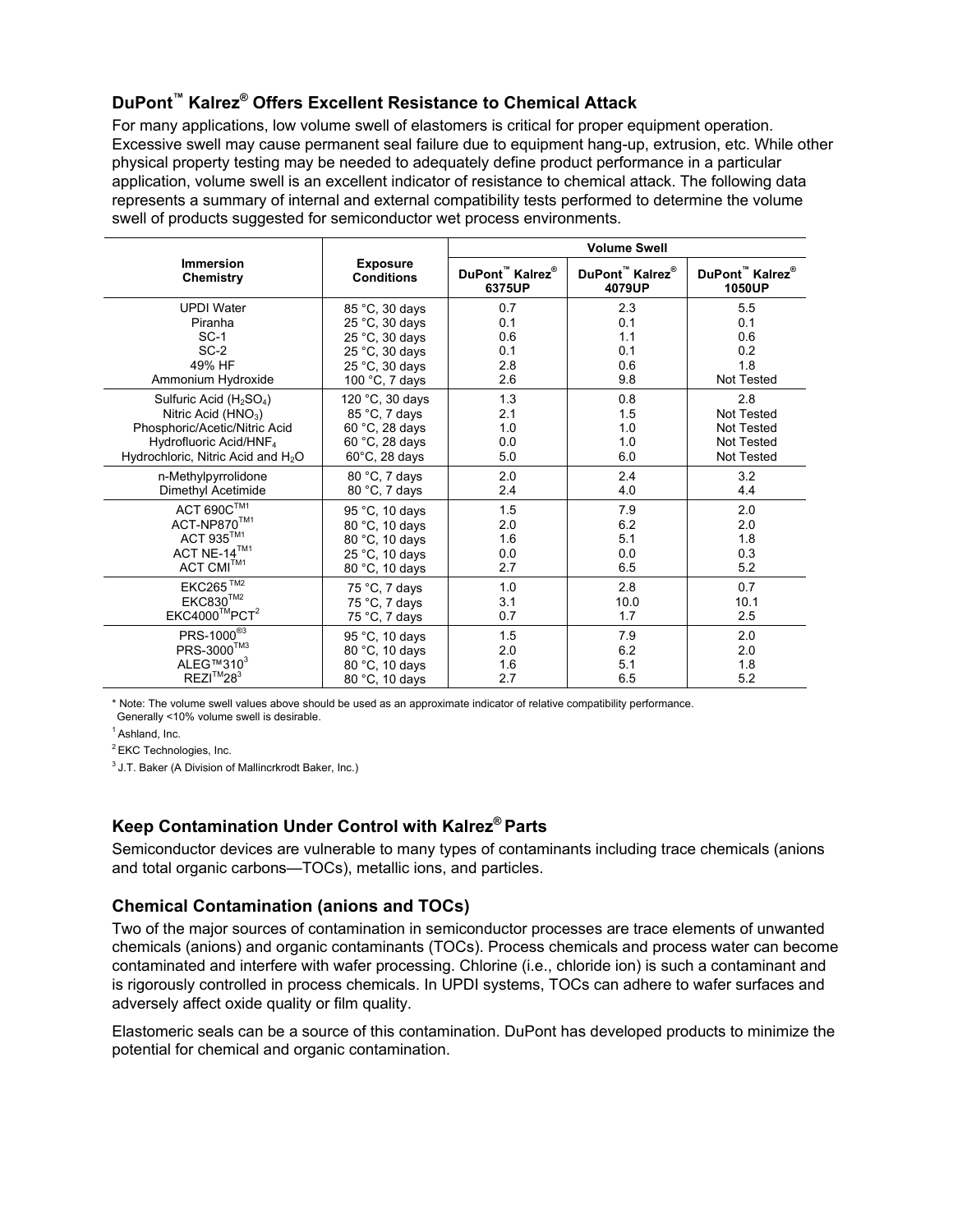## **Chloride Ion Extractables After Immersion in UPDI Water for 1 Month at 85 °C\***



**Total Oxidizable Carbon After Immersion in UPDI Water for 1 Month at 85 °C\*** 



\*DuPont Extractables Test Procedure

## **Metallic Ion Contamination**

Process chemicals can cause metallic ions to leach out of seal materials. These metallic ions, depending on type and quantity, can alter electrical properties and cause device failure to occur. Below is a summary of total metallic extractables after immersion of O-rings in various cleaning and wafer preparation process chemicals. DuPont<sup>™</sup> Kalrez<sup>®</sup> 6375UP has an excellent balance of chemical resistance and low metallic extractables in a variety of process fluids.

#### **Total Metallic Extractables by ICP-MS\***



\* DuPont Extractables Test Procedure

# **Typical Physical Properties<sup>1</sup>**

| Kalrez <sup>®</sup><br><b>Product</b> | Color        | <b>Hardness</b><br><b>Shore A</b><br>(pellet) <sup>2</sup> | <b>Hardness</b><br><b>Shore M</b><br>$(O\text{-ring})^3$ | Max. Cont.<br><b>Service</b><br>Temp, <sup>6</sup> °C | 100%<br>Modulus <sup>4</sup><br><b>MPa</b> | Compression<br>Set <sup>3</sup> at 70 hr<br>$204^{\circ}$ C, % |
|---------------------------------------|--------------|------------------------------------------------------------|----------------------------------------------------------|-------------------------------------------------------|--------------------------------------------|----------------------------------------------------------------|
| 6375UP                                | <b>Black</b> | 75                                                         | 83                                                       | 275                                                   | 7.23                                       | 25                                                             |
| 4079UP                                | <b>Black</b> | 75                                                         | 83                                                       | 316                                                   | 7.23                                       | 25                                                             |
| 1050UP                                | <b>Black</b> | 82                                                         |                                                          | 288                                                   | 12.40                                      | 35                                                             |

 $1$  Not to be used for specification purposes

2 ASTM D2240 (pellet test specimens)

<sup>3</sup> ASTM D2240 and ASTM D1414 (AS568A K214 O-ring test specimens)

4 ASTM D412 (dumbbell test specimens)

5 ASTM D395 (pellet test specimens) 6 DuPont proprietary test method